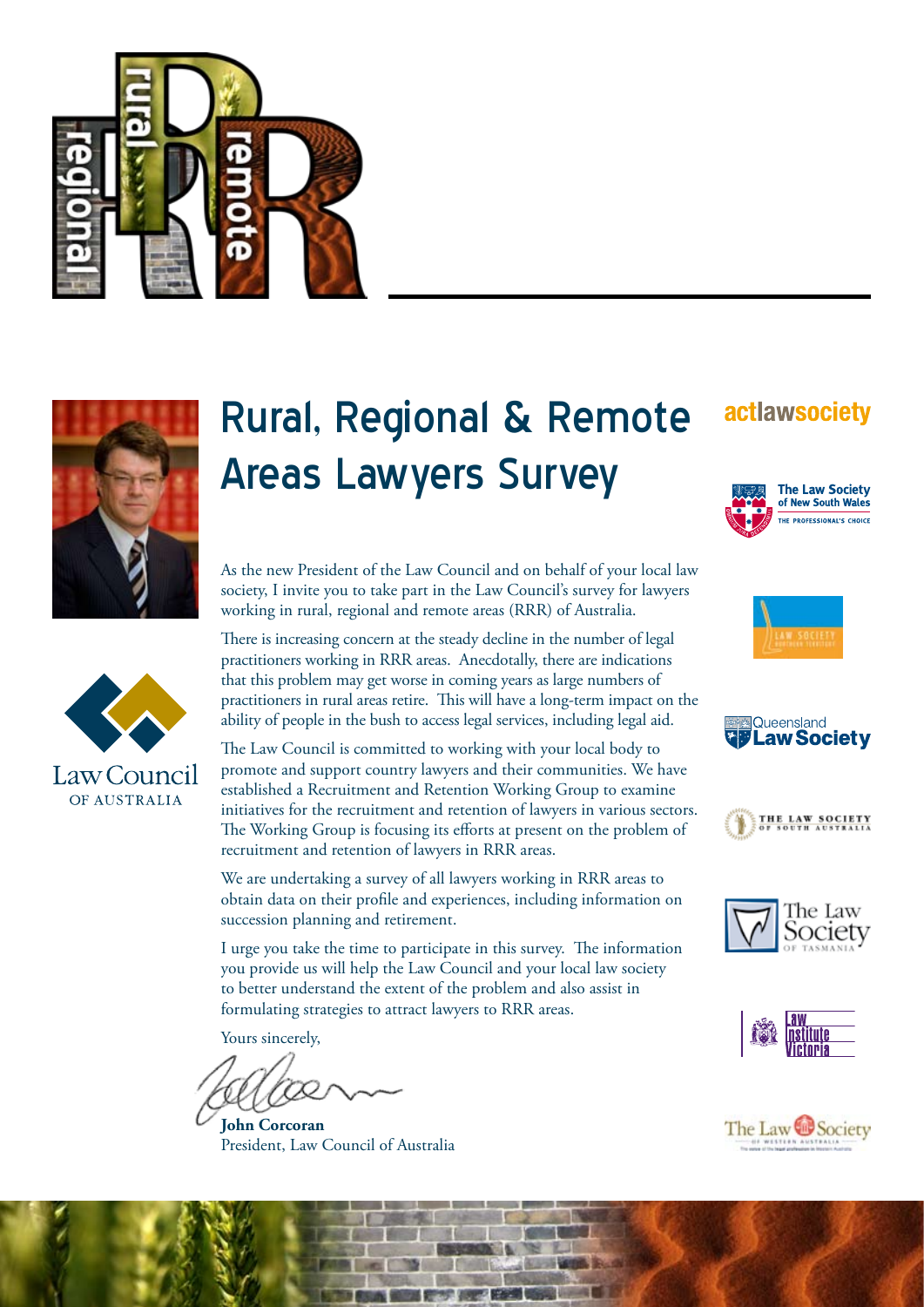| <b>Completing</b><br>this survey:<br>Please tick the<br>answers that<br>best describe<br>you/your firm.<br>The information<br>you disclose<br>in this survey | <b>About My Region</b><br>The state/territory where I work most is:<br><b>ACT</b><br>South Australia<br>New South Wales<br>Tasmania<br>Northern Territory<br>Victoria<br>Queensland<br>Western Australia<br>The town where my office is located is:<br>The postcode of my office is:                                                                                                                                                                                                               | The reasons I choose to work in a RRR area<br>are best described as (please rank according<br>to relevance, where 1 is the most relevant):<br>Nature of the legal work<br>Community involvement<br>Flexibility to balance family & work<br>Work/life balance generally<br>To gain legal experience<br>Extended family located in area<br>Opportunity to earn a good income<br>Partner works in the area<br>Enjoy the country lifestyle generally       |
|--------------------------------------------------------------------------------------------------------------------------------------------------------------|----------------------------------------------------------------------------------------------------------------------------------------------------------------------------------------------------------------------------------------------------------------------------------------------------------------------------------------------------------------------------------------------------------------------------------------------------------------------------------------------------|--------------------------------------------------------------------------------------------------------------------------------------------------------------------------------------------------------------------------------------------------------------------------------------------------------------------------------------------------------------------------------------------------------------------------------------------------------|
| will be treated<br>confidentially.                                                                                                                           | <b>About Me</b><br>I am:<br>Male<br>Female<br>I was born in:<br>A capital city in<br><b>RRR</b> Australia<br>Australia<br>Overseas<br>My age group is:<br>$20 - 29$<br>$50 - 59$<br>$30 - 39$<br>$60 - 69$<br>$40 - 49$<br>70 plus                                                                                                                                                                                                                                                                 | If I were to leave my current firm, I would be<br>most likely to:<br>Move to another legal practice in my<br>regional area<br>Move to a legal practice in the city<br>Move to Government in-house position<br>Move to a corporate in-house position<br>Move to a community legal centre<br>Move to become a barrister<br>Leave the practice of law to retire<br>Leave the practice of law to start a new career                                        |
|                                                                                                                                                              | I completed my law degree at:<br>University<br>Campus<br>I completed my degree as a distance student:<br>$\vert$ Yes<br>No<br>I have been admitted to practice:<br>$\vert$ Yes<br>No<br>If yes, I was admitted to<br>practice in (year):<br>I have been practising law, excluding any                                                                                                                                                                                                              | Leave to care for my family<br>If I were to move from a RRR area, this would<br>most likely be due to (please rank according<br>to relevance, where 1 is the most relevant):<br>□ Change practice areas<br>Leave the practice of law to start a new career<br>Better remuneration<br>Increased professional development<br>opportunities<br>Move to city for lifestyle reasons<br>Retire<br>For family reasons<br>My partner's relocation<br>Isolation |
|                                                                                                                                                              | career breaks, for the following length of time:<br>Less than 1 year<br>$6 - 10$ years<br>$1 - 2$ years<br>$11 - 20$ years<br>$3 - 5$ years<br>21 plus years<br>I have been practising law in a RRR area for:<br>Less than 1 year<br>$6 - 10$ years<br>$1 - 2$ years<br>$11 - 20$ years<br>$3 - 5$ years<br>21 plus years<br>I intend to continue practising law in a RRR<br>area for:<br>Less than 1 year<br>$6 - 10$ years<br>$1 - 2$ years<br>$11 - 20$ years<br>$3 - 5$ years<br>21 plus years | <b>About My Firm</b><br>My organisation/firm is best described as:<br>Private law firm<br>Barrister's practice<br>Government legal department<br>In-house corporate legal team<br>Community legal centre<br>Legal aid / Aboriginal legal aid                                                                                                                                                                                                           |

**BARTON AND KACK** 

ä 6

v.

٦

**SOLUTION OF**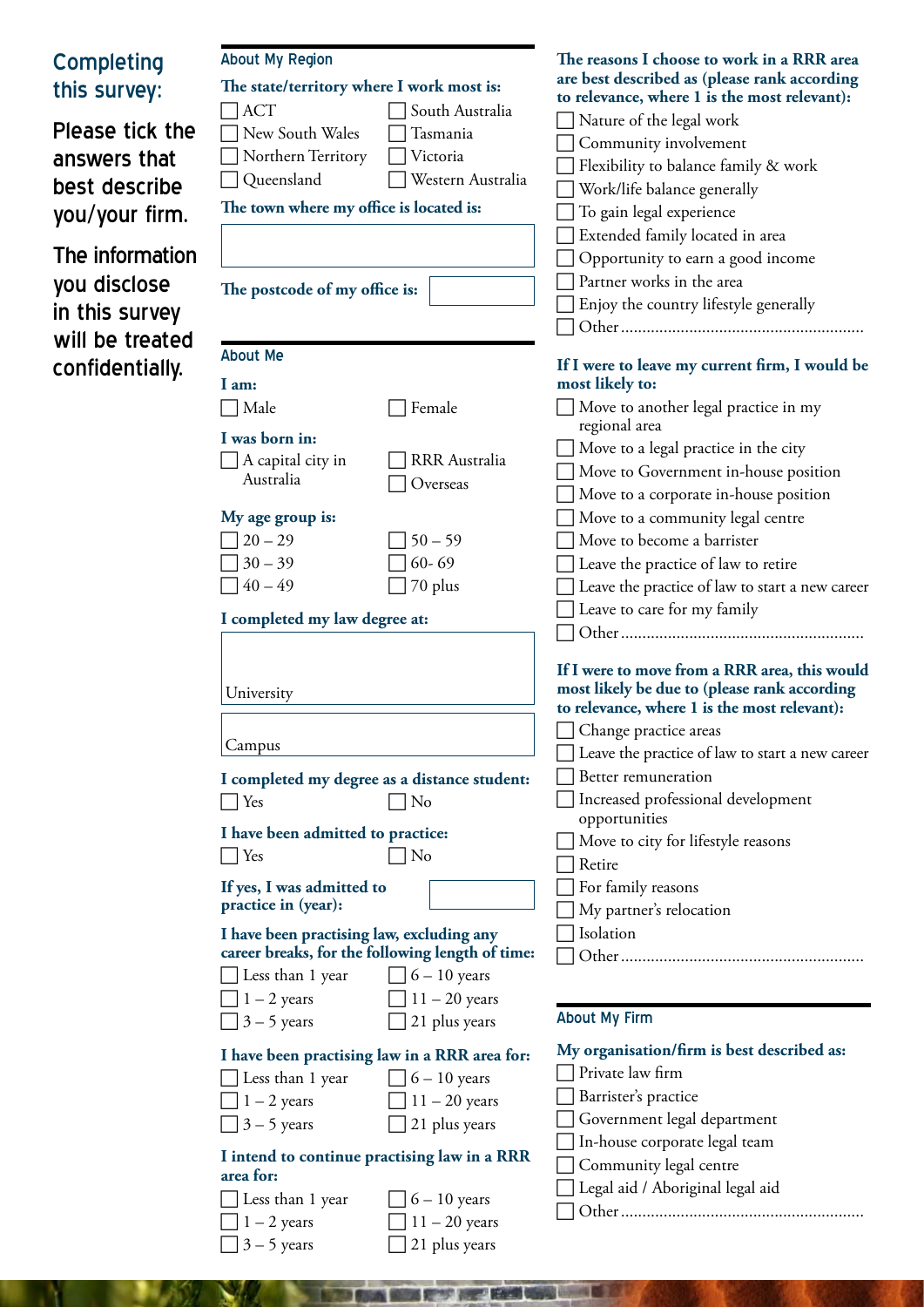| My firm mainly practices in (select all that                                 |                   | My firm provides pro bono services other<br>than for legally funded cases: |    |
|------------------------------------------------------------------------------|-------------------|----------------------------------------------------------------------------|----|
| apply):                                                                      |                   |                                                                            |    |
| Commercial /<br><b>Business</b> law                                          | Family law        | Yes                                                                        | No |
|                                                                              | Personal injury   | I undertake other volunteer work within my                                 |    |
| Wills and probate                                                            | Criminal law      | community:                                                                 |    |
| Conveyancing                                                                 | Tax law           | Yes                                                                        | No |
| Property law                                                                 | General practice  |                                                                            |    |
| Litigation                                                                   |                   |                                                                            |    |
| My role is best described as:                                                |                   | <b>Questions for Principals</b>                                            |    |
|                                                                              |                   | Does your legal practice currently have                                    |    |
| Principal                                                                    |                   | enough lawyers to serve your client base?                                  |    |
| Employee solicitor                                                           |                   | No<br>Yes                                                                  |    |
| Graduate solicitor/articled clerk/trainee                                    |                   |                                                                            |    |
|                                                                              |                   | Does your legal practice currently have                                    |    |
| My income range is:                                                          |                   | enough lawyers to serve the legal needs of<br>your community?              |    |
| Under \$40,000                                                               | \$120,001-130,000 | Yes<br>No                                                                  |    |
| \$40,001-50,000                                                              | \$130,001-140,000 |                                                                            |    |
| \$50,001-60,000                                                              | \$140,001-150,000 | If no, how many lawyers do                                                 |    |
| \$60,001-70,000                                                              | \$150,001-175,000 | you think you need?                                                        |    |
|                                                                              | \$175,001-200,000 |                                                                            |    |
| \$70,001-80,000                                                              |                   | The following things concern me about the                                  |    |
| \$80,001-90,000                                                              | \$200,001-225,000 | future of my firm and its personnel:                                       |    |
| \$90,001-100,000                                                             | \$225,001-250,000 | Succession planning - finding lawyers/                                     |    |
| \$100,001-110,000                                                            | More than         | principals interested in and able to take over                             |    |
| \$110,001-120,000                                                            | \$250,001         | the practice                                                               |    |
|                                                                              |                   | Attracting additional lawyers/principals to<br>allow the practice to grow  |    |
| Including yourself (if applicable), how many<br>principals are in your firm? |                   | Attracting lawyers/principals to replace                                   |    |
| 1                                                                            | $6 - 9$           | departures                                                                 |    |
| 2                                                                            | More than 10      | Retaining employees already at the firm                                    |    |
| $3 - 5$                                                                      | Not applicable    | Attracting and retaining good legal/admin                                  |    |
|                                                                              |                   | support staff                                                              |    |
| Including yourself (if applicable), how many                                 |                   | Employing locums                                                           |    |
| employee legal practitioners are in your firm?                               |                   |                                                                            |    |
| $1 - 2$                                                                      | $16 - 35$         |                                                                            |    |
| $3 - 5$                                                                      | More than 35      |                                                                            |    |
| $6 - 15$                                                                     | Not applicable    | <b>Further Surveys</b>                                                     |    |
|                                                                              |                   | Are you willing to participate in further                                  |    |
| How many non-legal staff are employed in your                                |                   | surveys aimed at finding out more                                          |    |
| firm (based on total number of employees)?                                   |                   | information about the profile and experiences                              |    |
| $1 - 2$                                                                      | $16 - 35$         | of regional, rural and remote lawyers?                                     |    |
| $3 - 5$                                                                      | More than 35      | Yes                                                                        | No |
| $6 - 15$                                                                     | Not applicable    |                                                                            |    |
|                                                                              |                   | If yes, please enter your contact details:                                 |    |
|                                                                              |                   |                                                                            |    |
| Legal Aid / Pro Bono                                                         |                   | Name                                                                       |    |
| My firm currently accepts instructions for                                   |                   |                                                                            |    |
| legally aided matters:                                                       |                   | Title                                                                      |    |
| Yes                                                                          | No                |                                                                            |    |
| If yes, in the last 12 months, how many legally                              |                   | Company                                                                    |    |
| aided cases has your firm taken instructions in?                             |                   |                                                                            |    |
| Less than 5                                                                  | More than 30      |                                                                            |    |
| $5 - 15$                                                                     | I don't know      |                                                                            |    |
| $16 - 30$                                                                    |                   |                                                                            |    |
|                                                                              |                   |                                                                            |    |

最

Address

66

n

THE REVOLUTION CONTINUES IN THE REAL